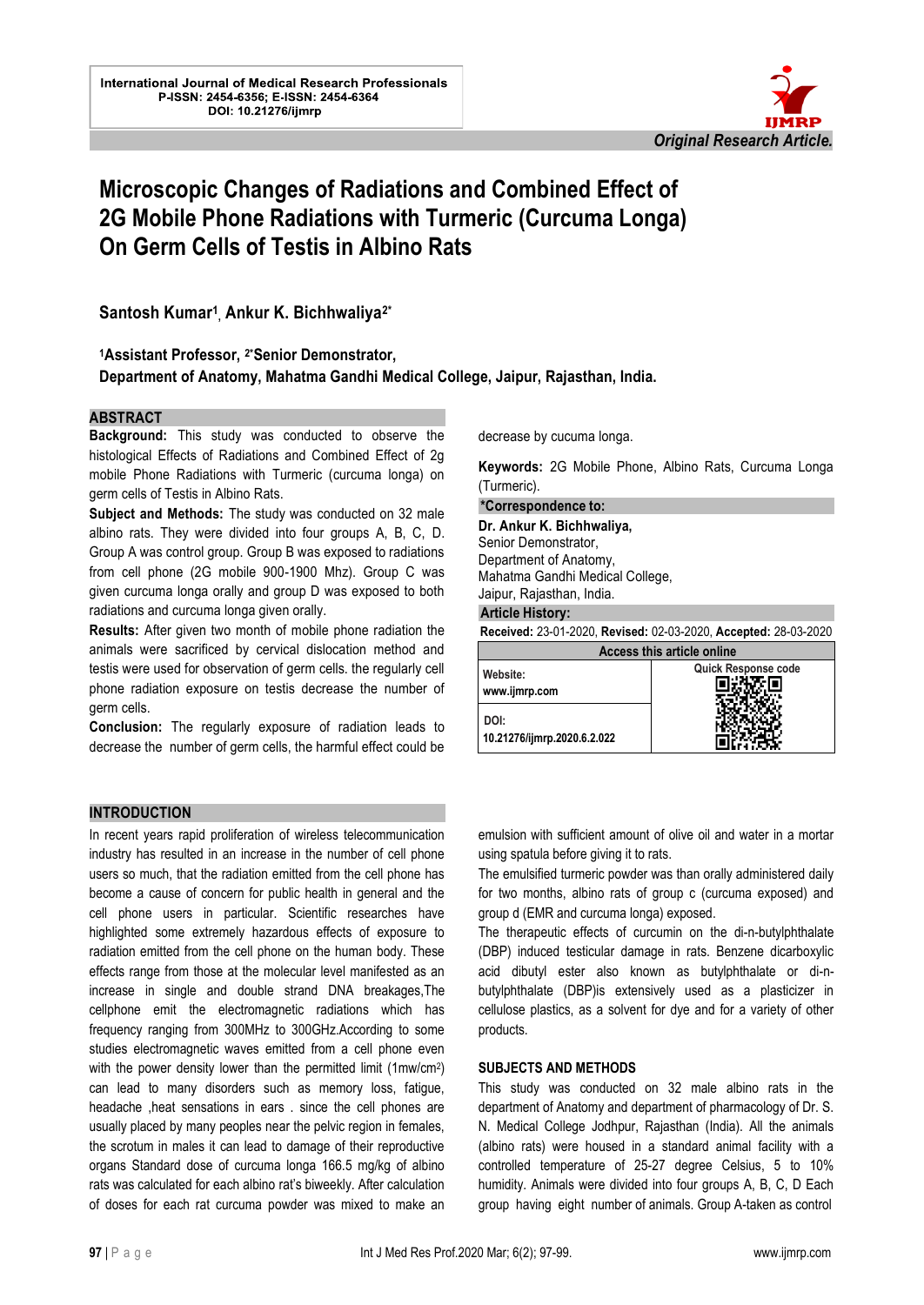Group B-exposure to radiations from cell phone (2G MOBILE 900- 1900MhZ), Group C-given orally curcuma longa, Group Dexposure to both radiations and orally curcuma longa. After 2 months of exposure Animals were sacrificed by cervical dislocation method and their organs (testis) will be fixed in 10% formalin solution. The formalin fixed organs will be used for observing histological changes in germ of testis.

## **RESULTS**

**Histological Changes in Testis Germ Cells in Experimental Rats:** In contrast to control group, all (100.00%) of subjects of EMR group showed decreased germ cells and on applying chi square test, this difference was found significant (p<0.05). All subjects of control and curcuma exposed group showed normal germ cells and this difference was not significant (p>.05). Majority of the subjects of control and curcuma exposed group showed normal germ cells and this difference was not significant (p>0.05).

#### **Table 1: Distribution of microscopic changes in Germ cells in control and EMR exposed group**

| COTTUOI AIN LIVIIV CAPOSCU GIOUP    |                             |                  |            |  |  |
|-------------------------------------|-----------------------------|------------------|------------|--|--|
| <b>Experimental</b>                 | <b>Histological changes</b> |                  | Total      |  |  |
| group                               | <b>Normal</b>               | <b>Decreased</b> |            |  |  |
| Control                             | 7(87.50%)                   | $1(12.50\%)$     | 8(100.00%) |  |  |
| <b>EMR</b>                          | $0(0.00\%)$                 | 8(100.00%)       | 8(100.00%) |  |  |
| $x^2$ = 12.44, df = 1, p value=0.00 |                             |                  |            |  |  |

Figures in parenthesis indicate percentage

## **Table 2: Distribution of microscopic changes in Germ cells in control and curcuma exposed group**

| <b>Experimental</b>              |            | <b>Histological changes</b> |            |
|----------------------------------|------------|-----------------------------|------------|
| group                            | Normal     | <b>Decreased</b>            |            |
| Control                          | 8(100.00%) | 0(0)                        | 8(100.00%) |
| Curcuma                          | 8(100.00%) | 0(0)                        | 8(100.00%) |
| $x^2$ = 0.00, df=1, p value=1.00 |            |                             |            |

**Table 3: Distribution of microscopic changes in Germ cells in control and curcuma+EMR exposed group**

| <b>Experimental</b>             | <b>Histological changes</b> |                  | Total      |  |
|---------------------------------|-----------------------------|------------------|------------|--|
| group                           | Normal                      | <b>Decreased</b> |            |  |
| Control                         | 7(87.50%)                   | $1(12.50\%)$     | 8(100.00%) |  |
| Curcuma+EMR                     | 5(62.50%)                   | 3(37.50%)        | 8(100.00%) |  |
| $x^2$ =1.33, df=1, p value=0.24 |                             |                  |            |  |



**Fig 1: Control group (A)- showing Normal histological structures of testis. A. Leydig cells B. Spermatogonia C. Spermatids D. Seminiferous tubules**



**Fig 2: EMR exposed group (Group B)-showing decrease number of germ cells. A. Leydig Cells B. Spermatids C. Spermatogonia**



**Fig 3: Curcuma longa (Group C) exposed group–Resembling normal microscopic structures due to anti-oxidant effect of curcuma longa. A. Leydig Cells B. Spermatids C. Spermatogonia**



**Fig 4: EMR & curcuma longa exposed (Group D)-showing minimal changes in germ cells than EMR exposed group due to preventive effects of curcuma. A. Spermatids B. Spermatogonia**

# **DISCUSSION**

In this study light microscopic examination of sections from testis of Albino rats exposed to mobile phone radiations 1 hour /day for two months with standard dose of curcuma longa showed, hypoplasia in germ cells.

According to study that there were no significant changes observed in testis of Albino rats exposed to as EMR+curcuma longa showing preventive effects of curcuma longa. In similar study done by Forgacs Z et al (2006) observed effect of wholebody 1800 MHz GSM-like microwave exposure on testicular